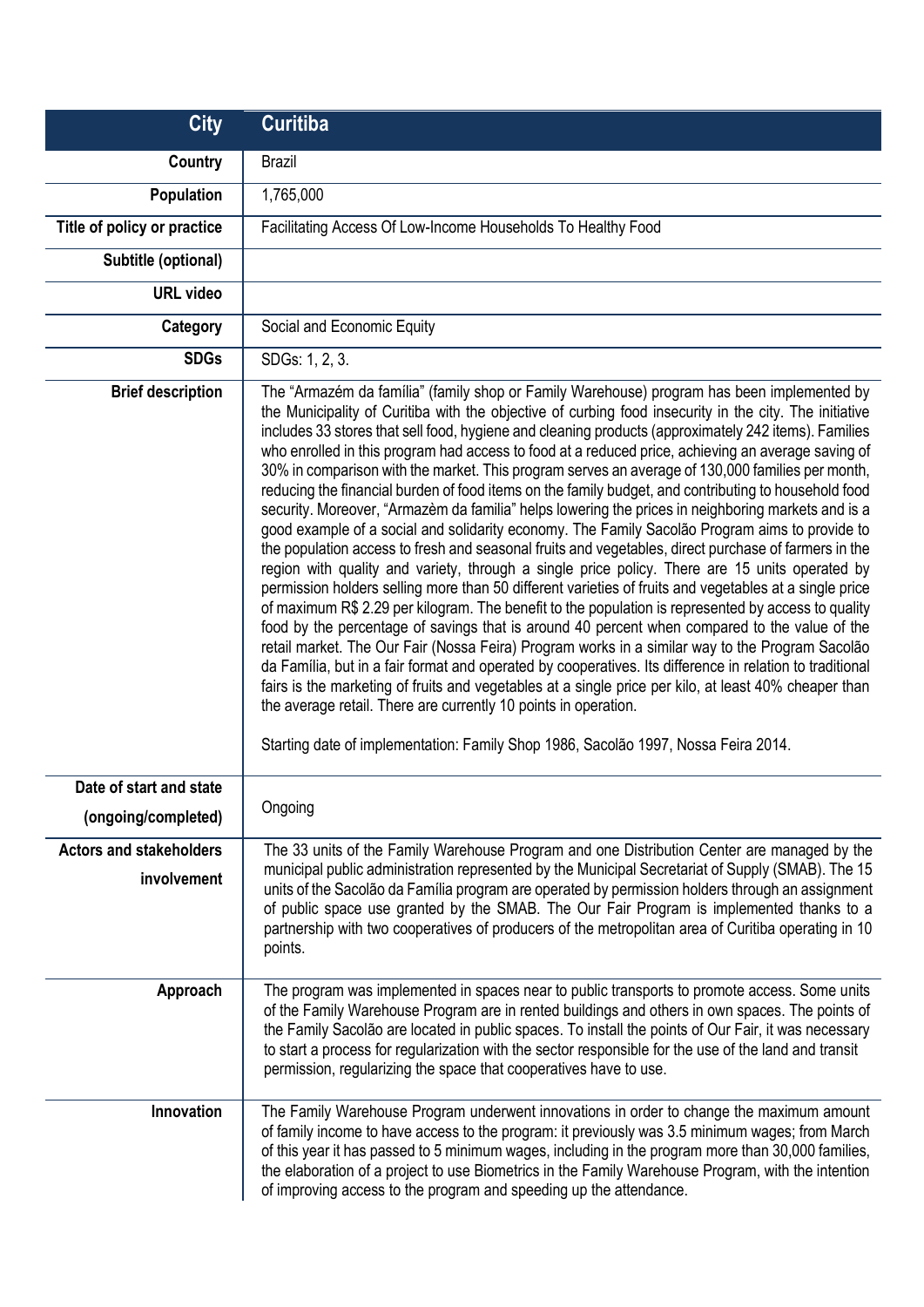|                              | In the Sacolão da Família Program, an innovating point was the operation of a unit, the Santa<br>Cândida terminal, which was operated by the cooperative COPASOL of family agriculture farmers,<br>strengthening social sustainability.                                                                                                                                                                                                                                                                                                                                                                                                                                                                                |
|------------------------------|------------------------------------------------------------------------------------------------------------------------------------------------------------------------------------------------------------------------------------------------------------------------------------------------------------------------------------------------------------------------------------------------------------------------------------------------------------------------------------------------------------------------------------------------------------------------------------------------------------------------------------------------------------------------------------------------------------------------|
|                              | The Our Fair Program was implemented with a differential value of $R$ \$ 1.59 for the seasonal<br>products that are exposed in an exclusive area with the intention of favoring the flow of products<br>with biggest harvest, attracting more customers and encouraging the consumption of foods "in<br>natura" and of the station.                                                                                                                                                                                                                                                                                                                                                                                    |
|                              | One of the indirect benefits of implementing the program was the competition of low prices with the<br>values practiced by the retail market established in the region, forcing the decrease of values and<br>the installation of retail initiatives in areas where there previously was low coverage for the sale of<br>these products.                                                                                                                                                                                                                                                                                                                                                                               |
| Impact                       | The results of the programs highlight a clear contribution to food security in the City of Curitiba. Low<br>prices combined with accessibility and a friendly environment for social interactions, in the case of<br>fairs, have promoted the consumption of fruits and vegetables. These programs generate economic<br>growth based on wealth redistribution, contributing to the local economy as people reinvest the<br>money saved in other goods and services and improving the quality of life of the population health<br>thanks to better eating habits.                                                                                                                                                       |
|                              | In 2017, the Family Warehouse Program performed 1,3 million services, promoting a saving of R\$<br>132 million for the user families. The Sacolão da Família program promoted an average monthly<br>saving of R \$ 2.45 million and the Our Fair Program reached 846.804 for its users. In 2017, the<br>Sacolão da Família program promoted an average monthly saving of R \$ 2.45 million and the Our<br>Fair Program reached 846,804 for its users. The three programs together reached an average<br>monthly saving of about 135.30 million compared to what would be spent on the purchase of the<br>same products in retail, for the population with the greatest social need.                                    |
| <b>Inclusion</b>             | <b>Territorial inclusion</b>                                                                                                                                                                                                                                                                                                                                                                                                                                                                                                                                                                                                                                                                                           |
|                              | The Family Warehouse Program has partnerships with municipalities in the Metropolitan Region of<br>Curitiba. At present time, there are 6 municipalities with active agreements having units that get<br>supplies at the Distribution Center in Curitiba, making possible the same saving condition for the<br>user population of at least 30% in relation to the conventional retail market. More than 10 thousand<br>families are benefited monthly.                                                                                                                                                                                                                                                                 |
|                              | Due to the partnership with Cooperatives of producers of Family Agriculture in the Metropolitan<br>Region of Curitiba, the Nossa Feira Program, besides promoting economy for its users, also<br>promotes the social sustainability of small regional producers, reflecting the permanence of man in<br>the field and the supply of urban environment, considering that Curitiba does not have a rural area.                                                                                                                                                                                                                                                                                                           |
|                              | The Familia Sacolão Program maintains one of its units installed in the Santa Cândida bus terminal<br>of the city's public transport, operated by the Cooperativa COPASOL of family agriculture farmers,<br>which in addition to strengthening the partnership with the Metropolitan Region of Curitiba and social<br>sustainability, also strengthens the private public partnership model, bringing benefits both to the<br>Curitiba community and to small regional farmers.                                                                                                                                                                                                                                        |
| <b>Adversity coefficient</b> | The Family Warehouse Program does not aim to generate profit, but rather self-sustainability. The<br>sales volume should be sufficient to maintain the turnover of resources to supply the units with the<br>products and maintenance the program. Strategies were implemented to increase the population<br>entitled to access the program as the change in the maximum amount of family income to access<br>the program that was previously 3,5 minimum wages and which from March of this 2018 has passed<br>to 5 minimum wages, extending the benefit of access to the program for more than 30,000 families.<br>Another change was the monthly purchase limit, which was previously up to R \$ 300.00 monthly for |